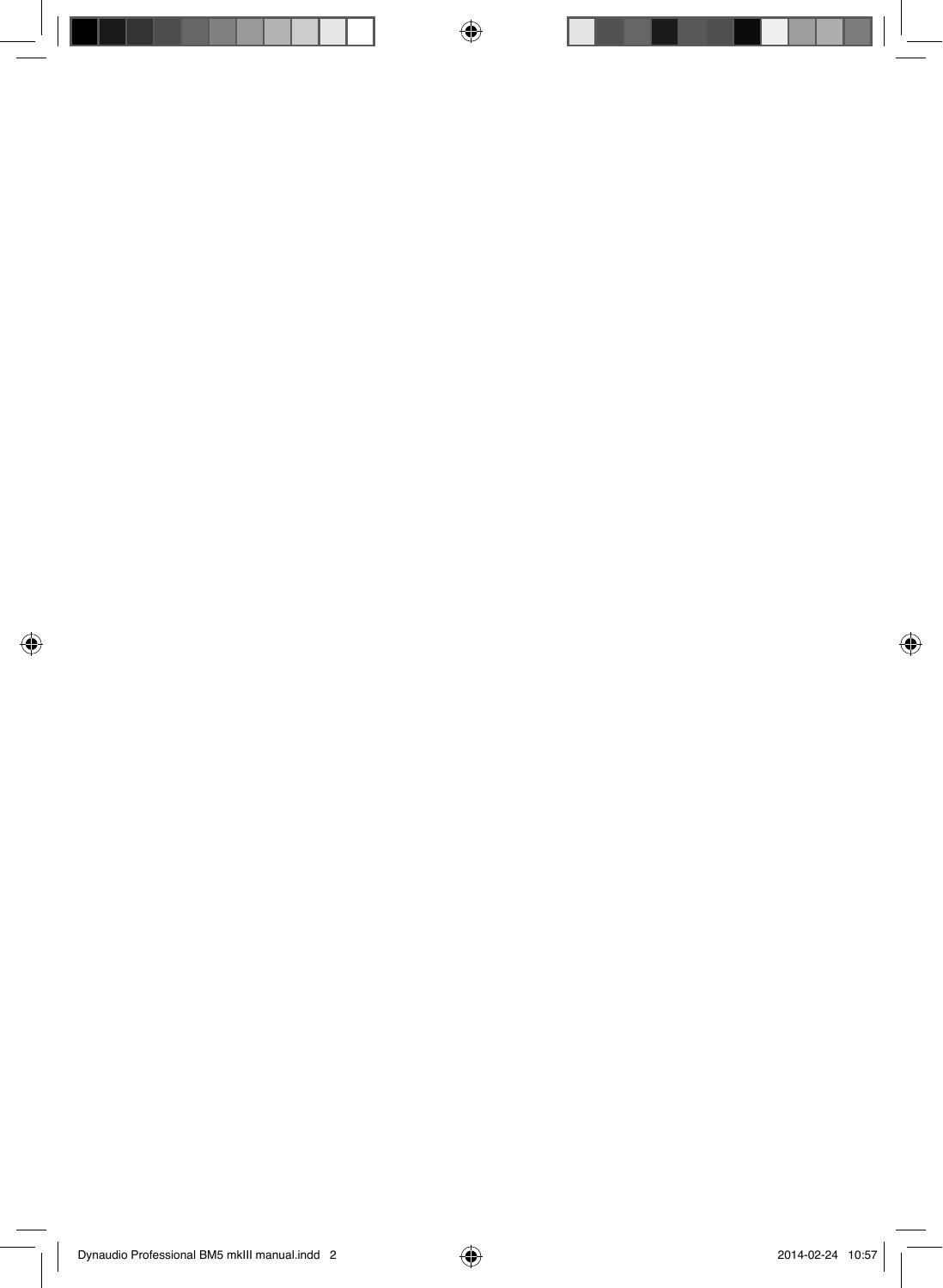## **Introduction**

#### **Important safety instructions**

 The lightning flash with an arrowhead symbol within an equilateral triangle, is intended to alert the user to the presence of uninsulated "dangerous voltage" within the product's enclosure that may be of sufficient magnitude to constitute a risk of electric shock to persons.



The exclamation point within an equilateral triangle is intended to alert the user to the presence of important operating and maintenance (servicing) instructions in the literature accompanying the product.

- 1. Read these instructions.
- 2. Keep these instructions.
- 3. Heed all warnings.
- 4. Follow all instructions.
- 5. Do not use this apparatus near water.
- 6. Clean only with dry cloth.
- 7. Install in accordance with the manufacturer's instructions.
- 8. Do not install near any heat sources such as radiators, heat registers, stoves, or other apparatus (including amplifiers) that produce heat.
- 9. Do not defeat the safety purpose of the polarized or grounding-type plug. A polarized plug has two blades with one wider than the other. A grounding type plug has two blades and a third grounding prong. The wide blade or the third prong are provided for your safety. If the provided plug does not fit into

your outlet, consult an electrician for replacement of the obsolete outlet.

- 10. Protect the power cord from being walked on or pinched particularly at plugs, convenience receptacles, and the point where they exit from the apparatus.
- 11. Only use attachments/accessories specified by the manufacturer.
- 12. Use only with the cart, stand, tripod, bracket, or table specified by the manufacturer, or sold with the apparatus. When a cart is used, use caution when moving the cart/apparatus combination to avoid injury from tipover.
- 13. Unplug this apparatus during lightning storms or when unused for long periods of time.
- 14. Refer all servicing to qualified service personnel. Servicing is required when the apparatus has been damaged in any way, such as power-supply cord or plug is damaged, liquid has been spilled or objects have fallen into the apparatus, the apparatus has been exposed to rain or moisture, does not operate normally, or has been dropped.

#### **Warning!**

- – To reduce the risk of fire or electrical shock, do not expose this equipment to dripping or splashing and ensure that no objects filled with liquids, such as vases, are placed on the equipment.
- This apparatus must be earthed.
- Use a three wire grounding type line cord like the one supplied with the product.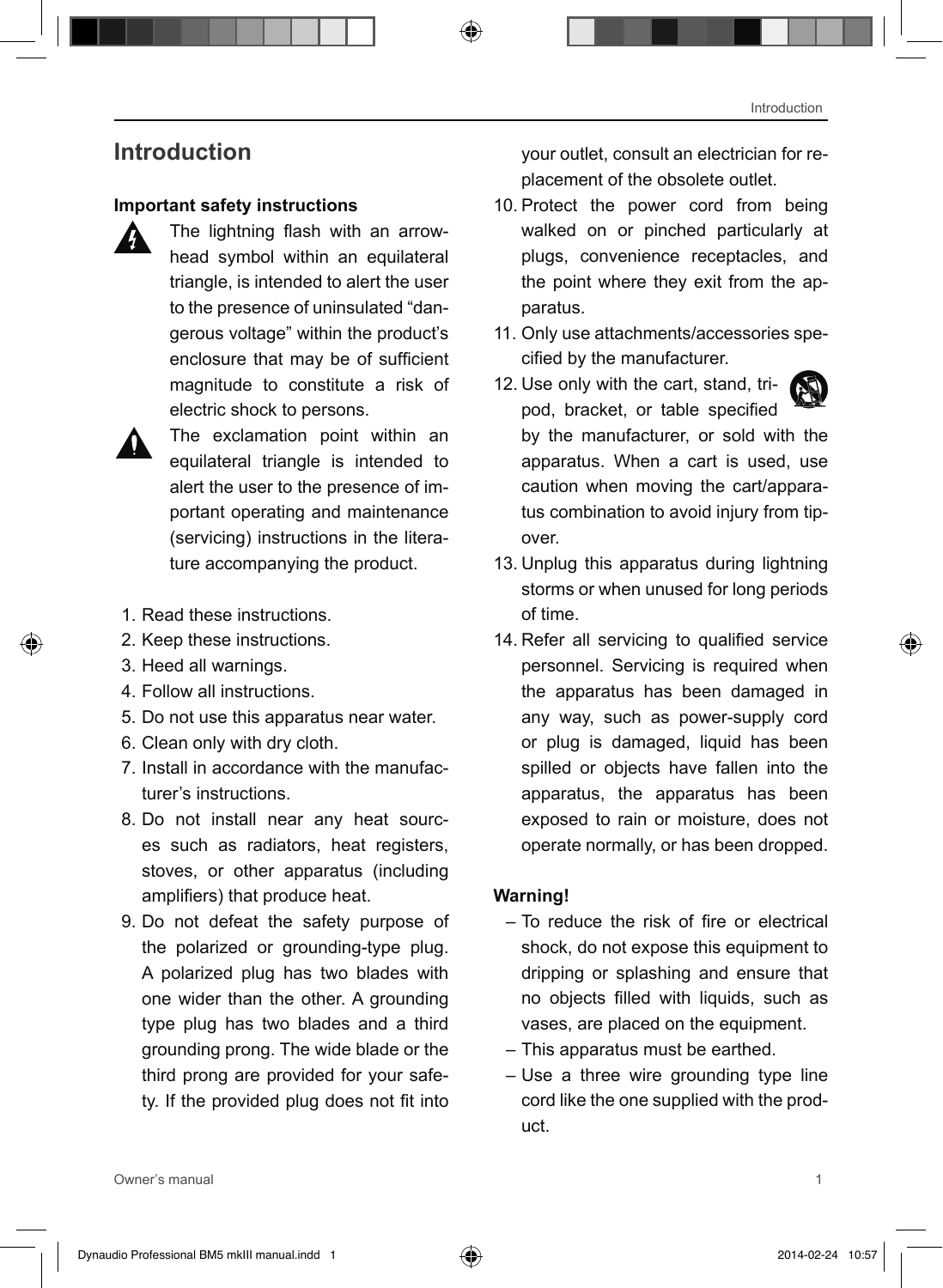- Be advised that different operating voltages require the use of different types of line cord and attachment plugs.
- Always observe the local safety regulations. Ensure that the factory-set power requirements for the device (refer to the label on the back of the monitor) corresponds to the mains supply in your region.
- This equipment should be installed near the socket outlet and disconnection of the device should be easily accessible.
- To completely disconnect from AC mains, disconnect the power supply cord from the AC receptacle.
- The mains plug of the power supply shall remain readily operable.
- Do not install in a confined space.
- Do not open the unit risk of electric shock inside.

#### **Caution:**

You are cautioned that any change or modifications not expressly approved in this manual could void your authority to operate this equipment.

#### **Service**

- There are no user-serviceable parts inside.
- All service must be performed by qualified personnel.

#### **EMC/EMI**

This equipment has been tested and found to comply with the limits for a Class B Digital device, pursuant to part 15 of the FCC rules.

These limits are designed to provide reasonable protection against harmful interference in residential installations. This equipment generates, uses and can radiate radio frequency energy and, if not installed and used in accordance with the instructions, may cause harmful interference to radio communications. However, there is no guarantee that interference will not occur in a particular installation. If the equipment does cause harmful interference to radio or television reception, which can be determined by turning the equipment off an on, the user is encouraged to try to correct the interference by one or more of the following measures.

- Reorient or relocate the receiving antenna.
- Increase the separation between the equipment and receiver.
- Connect the equipment into an outlet on a circuit different from that to which the receiver is connected.
- Consult the dealer or an experienced radio/TV technician for help.

#### **For customers in Canada:**

This Class B digital apparatus complies with Canadian ICES-003.

Cet appareil numérique de la classe B est conforme à la norme NMB-003 du Canada.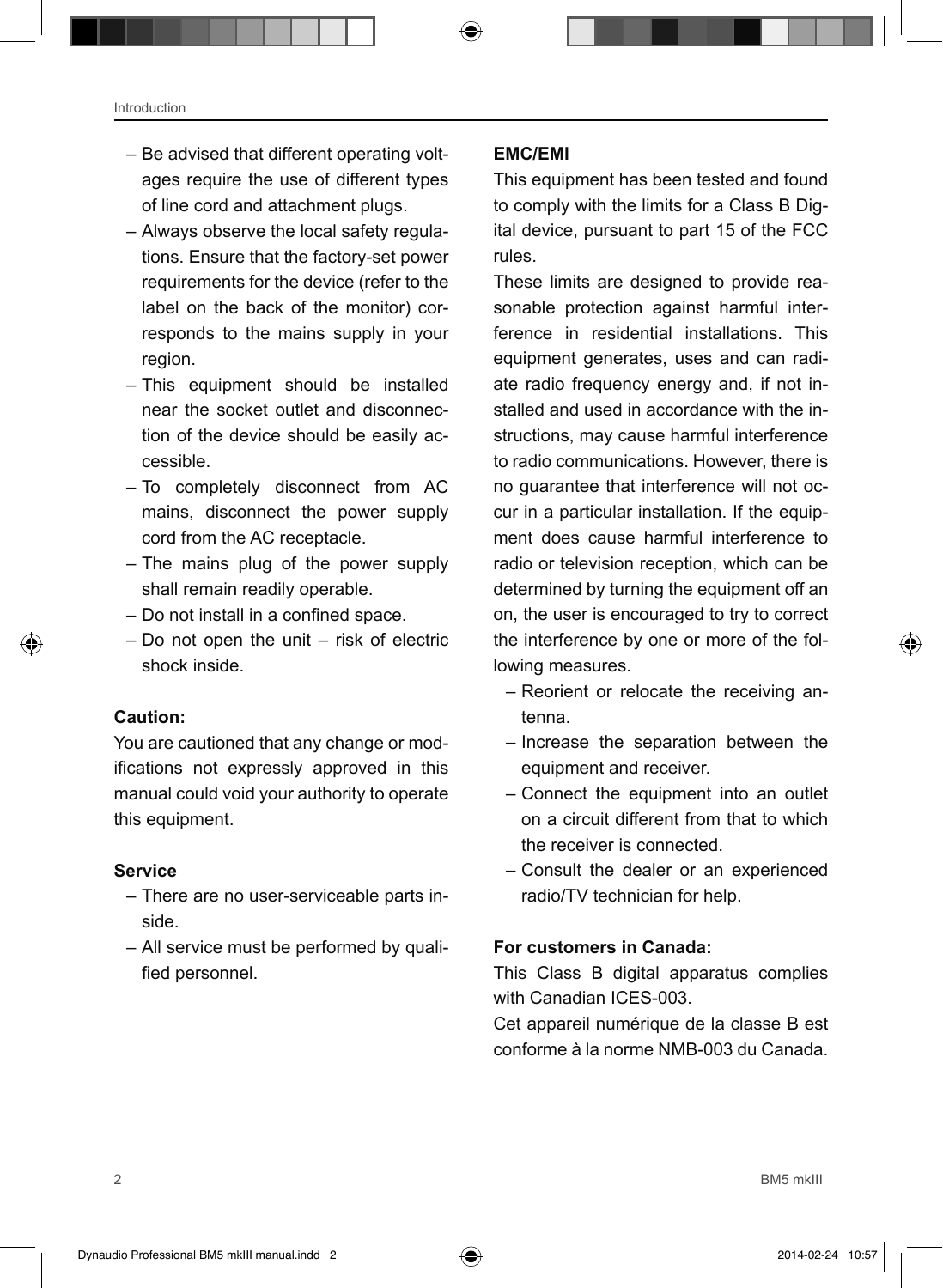等边三角形内带有箭头的闪电状符号意 在提醒用户在产品的外壳内存在未绝缘 的"危险电压", 电压可能很高, 足以 构成触由危险。

等边三角形内的感叹号符号意在提醒用 户随产品一起的文字资料里有重要的操 作和维护 (维修)说明。

阅读这些说明。

保留汶些说明。

注意所有的警告。

遵照所有的说明。

不要在靠近水的地方使用本设备。

只能用于布清洁设备。

按照制造商的说明进行安装。

不要在散热器、热风器、火炉或其他产生热量的 设备(包括放大器)等热源附近安装使用本设 备.

请勿破坏极性插头或接地型插头的安全保护性目 的。极性插头有两个插片,其中一个比另一个 宽。接地型插头有两个插片,另外还有一个接地 插脚。极性插头的宽插片和接地型插头的接地插 脚为您提供安全保障。如果提供的插头无法插入 您使用的插座,请咨询电工,更换过时的插座。 防止电源线被踩踏或挤压,特别是插拔插头和插 座时注意不要损坏与插头和插座连接处的电源 线.

仅使用制造商指定的附件/配件。



的推车、支架、三脚架或桌子。当使用 推车时, 要小心移动与设备连在一起的 推车,以免推车翻倒损坏设备。

遇雷雨天气或长时间不使用设备时,请拔下设备 的插头。

请将所有维修事项交由有资质的售后服务人员完 成。设备发生损坏时需进行维修,例如电源线或 插头损坏,液体溅入设备或物体坠落到设备上, 设备遭受雨淋或受潮,设备不能正常工作或被摔 坏。

警告

为了减少火灾或触电的危险,请不要让本设备遭 受雨淋或液体溅洒,并确保设备上不放置任何盛 有液体的物体,如花瓶。

请注意不同的工作电压需要使用不同类型的电源 线和连接插头。

一定要遵守当地的安全规定。确保设备出厂设置 功率要求 ( 请参阅监听音箱背面的标签 ) 与您所 处地的市电电源相对应。

本设备应安装在靠近插座的地方,并确保能方便 切断电源。

从交流电源插座拔下电源插头, 以完全断开交流 申源。

电源插座应保持随时可用状态。

不要将设备安装在密闭空间。

不要拆开设备,内有触电危险。

#### 维修:

设备内没有用户可自行维修的部件。 所有维修必须由有资质的人员进行。

#### 注意:

您必须注意未在手册中明确许可的任何变动或修 改均可能导致您操作该设备无效。 此产品只适用于海拔2000m以下和非热带地区使 用.

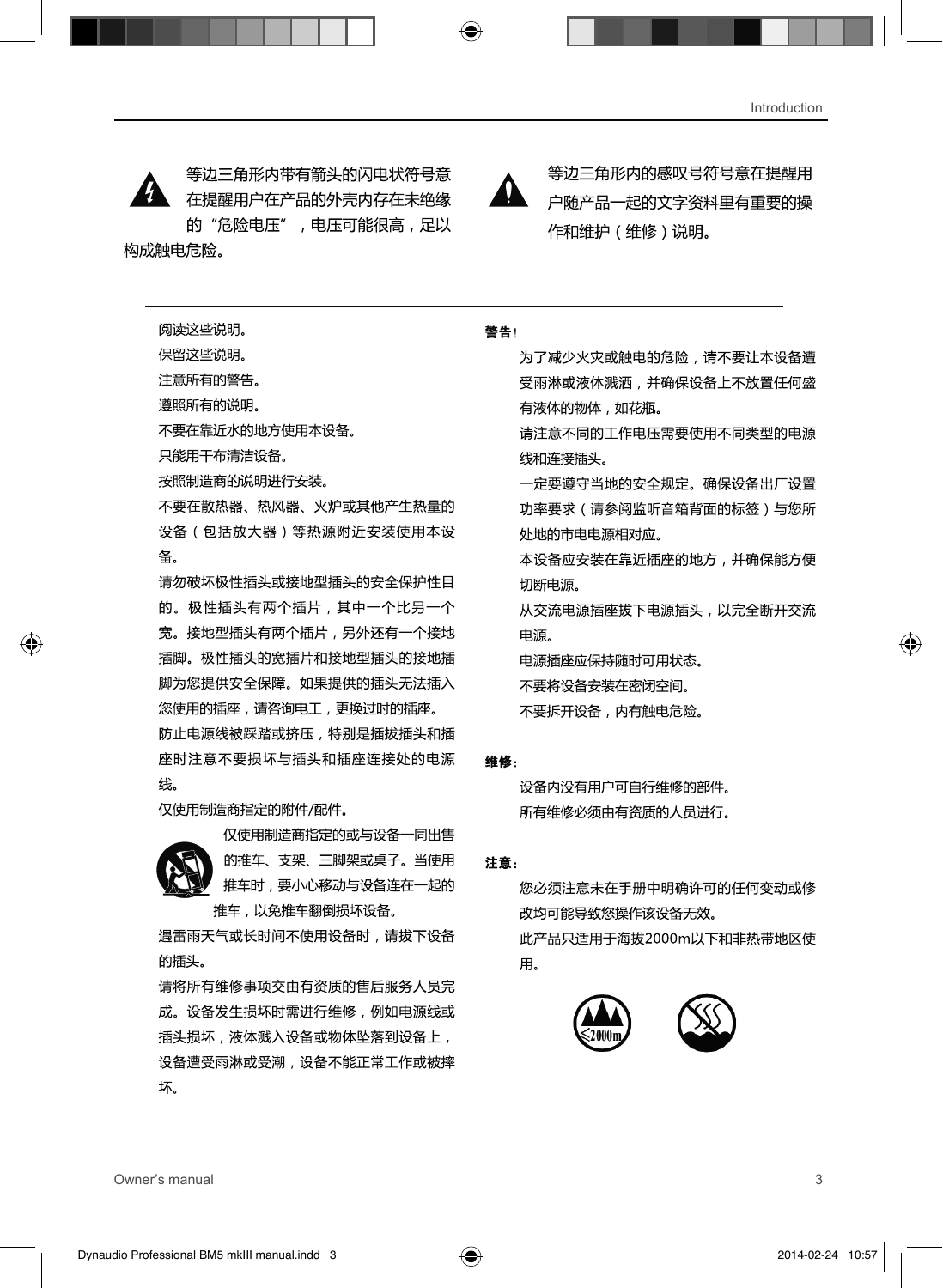#### **Introduction**

Congratulations on your purchase of the Dynaudio Professional BM5 mkIII active monitor system. With the right care and attention it will provide many years of excellent and trouble-free audio reproduction. It is most important, however, that you take a few minutes at this early stage of your monitor's life to read this manual. It contains essential information to help you get the best from your new monitors.

The latest revision of this manual is always available on our website: dynaudioprofessional.com

For support, please refer to: dynaudioprofessional.com/support/

Please enjoy!

#### **Break-in time**

The transducers of your Dynaudio Professional BM5 mkIII will achieve better sound quality after breaking in, especially after the first hours of use you may notice a significant advance in sound quality, and further subtle improvements in subsequent hours of use.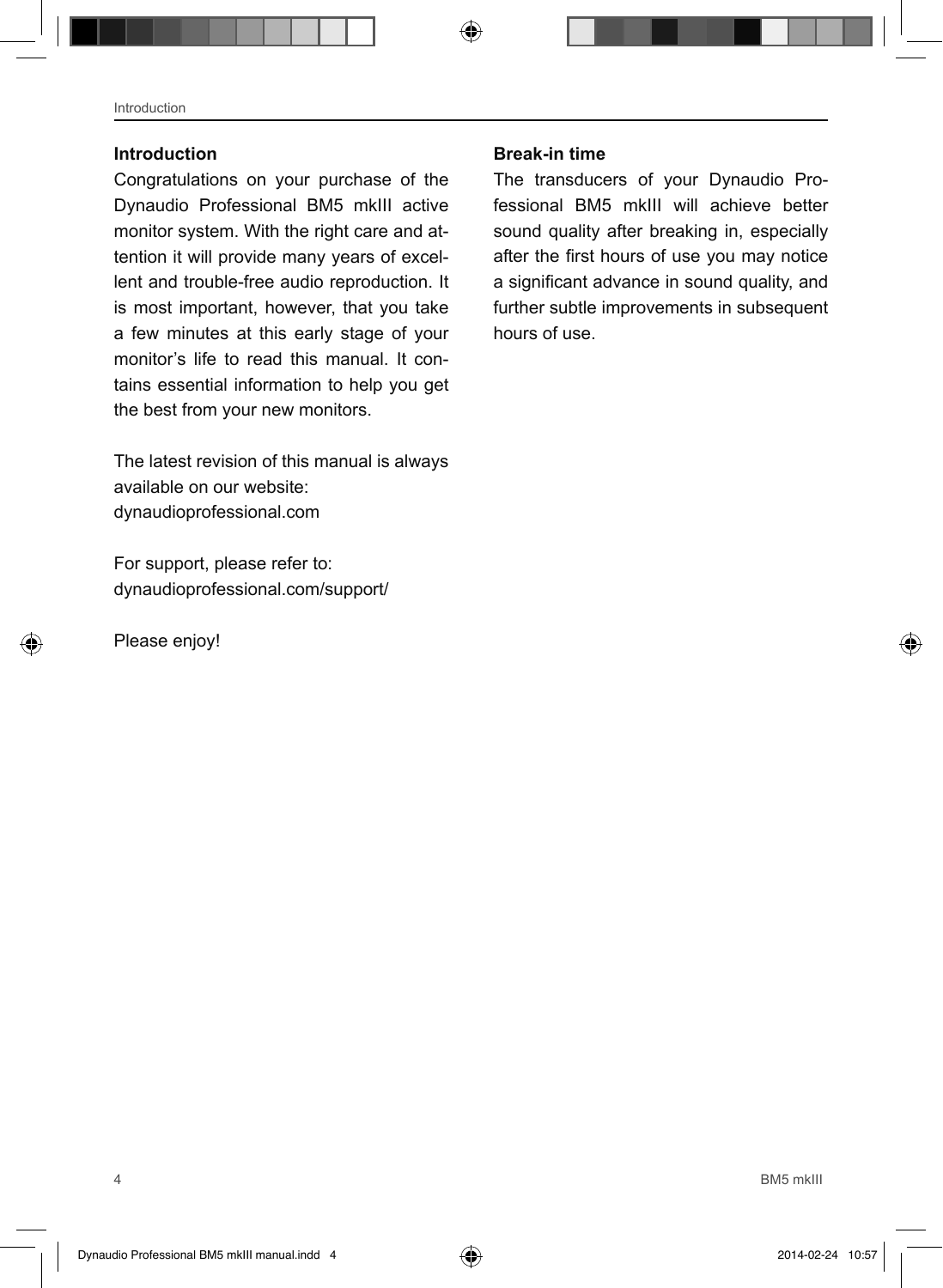## **Operation Overview – rear panel**

Correct setup and connections is essential to achieve optimal performance from your monitors. Please follow the instructions on the following pages.



- 1. Power On/Off switch
- 2. AC power Input
- 3. Balanced analog input (XLR)
- 4. Unbalance analog input (RCA)
- 5. Power Mode switch
- 6. Remote
- 7. Filter switches
	- High Pass
	- $-$  LF  $-$  Low filter setting
	- – MF Mid filter setting
	- $-$  HF  $-$  Hi filter setting
- 8. Level Sensitivity switch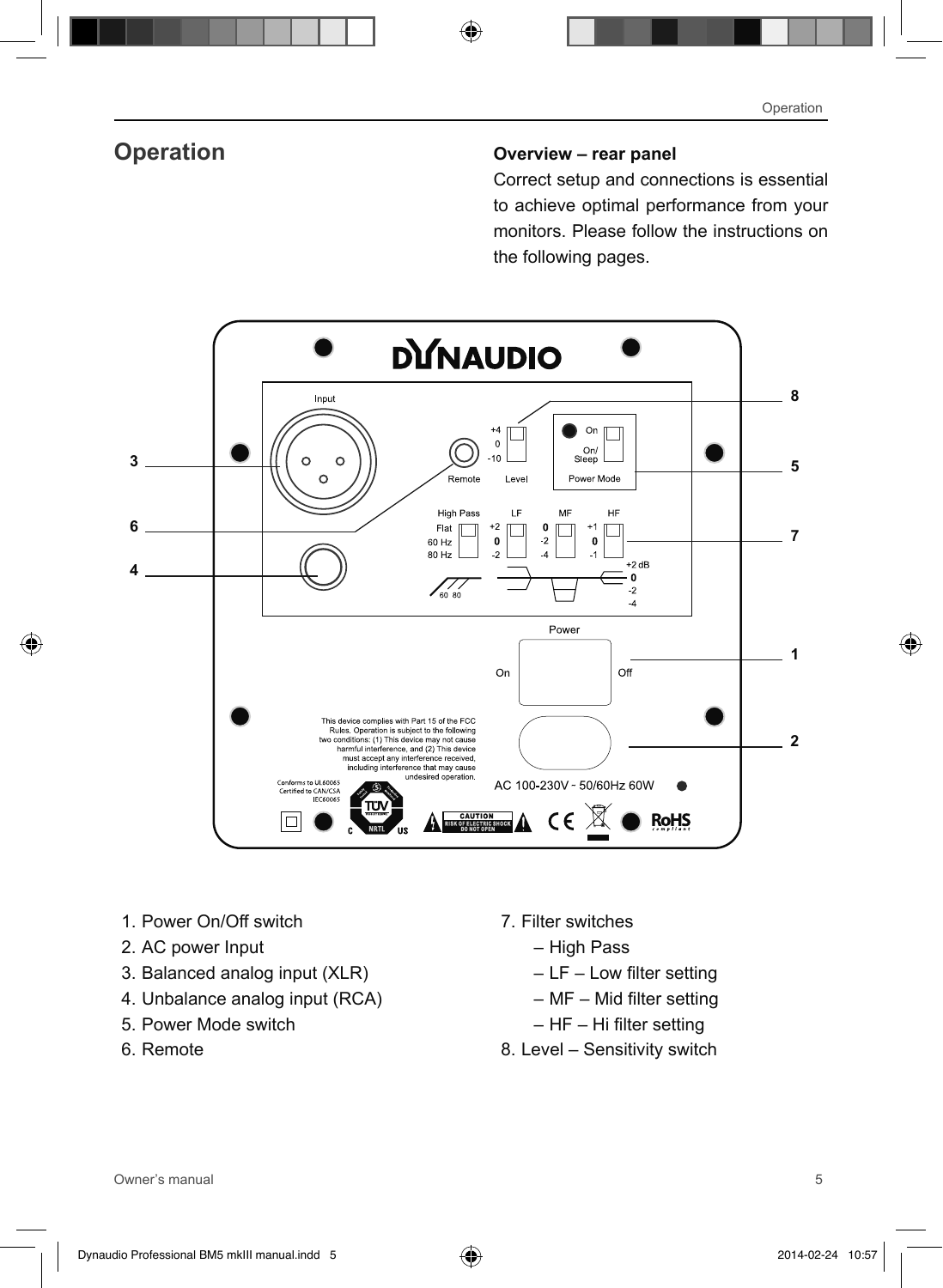#### **Setting up**

**1/2. Power on/off switch/AC power in** Before switching on, make sure Mains Voltage matches your areas Mains Voltage specification.

#### **3. Balanced analog input**

Audio Input is via a female XLR connector. The input is electronically balanced with fol-



lowing connections. The connections are printed on the rear for easy reference.

#### **4. Unbalanced analog input (RCA)**

Unbalanced Input via RCA. If your audio source doesn't have a balanced output use the RCA input connection

For best results always use only good quality screened cables and connectors.

#### **Switches**

On the rear of the monitor you will find six switches for setting up the monitor for optimum performance in different acoustic environments. Each switch is explained in the following.

#### **5. Power mode switch**

**ON:** The speaker is active and ready to play.

**ON/SLEEP:** After if no input signal has been present on the input for 20 minutes the speaker enters the "Sleep" mode and saves power. The speaker is invoked and ready to play when a signal is present on the input again. Wake-up time is approximately two seconds.

#### **6. Remote**

Usually, active speakers are at max level all the time. By connecting the Dynaudio External Volume control, the volume is conveniently controllable via the remote.

#### **7. Filter switches**

**LF:** This switch controls the bass gain level using shelf-type EQ. The level can be set to +2 dB, 0 dB or -2 dB.

This filter is used to adjust for the proximity of boundaries, so if positioned close to wall or corner, use the -2 dB setting. If positioned far from walls use the +2 dB or 0 position, depending on other equipment, and personal taste.

**MF:** This switch sets a notch filter, used to compensate for the acoustic effect of a console.

Such placement usually results in a response peak in lower midrange. The MF switch activates a bell shaped notch filter, which can compensate. Use either the -2 or the -4 dB setting. Find the setting that provides the flattest response.

**HF:** This switch controls the Treble level and it is used to match the high end of the monitor to your other electronic equipment, and your acoustical environment. Use the setting providing the preferred timbre. If the sound is too bright; try to set to -1 dB to reduce treble by 1 dB. If the sound is too dull, use +1 dB setting to raise the High Pass by 1 dB.

**HP:** This switch sets the lower cut-off frequency of the monitor. It is used to match the monitor to a subwoofer. You can select between 60 Hz or 80 Hz X-over. Flat is used in case you do not use a subwoofer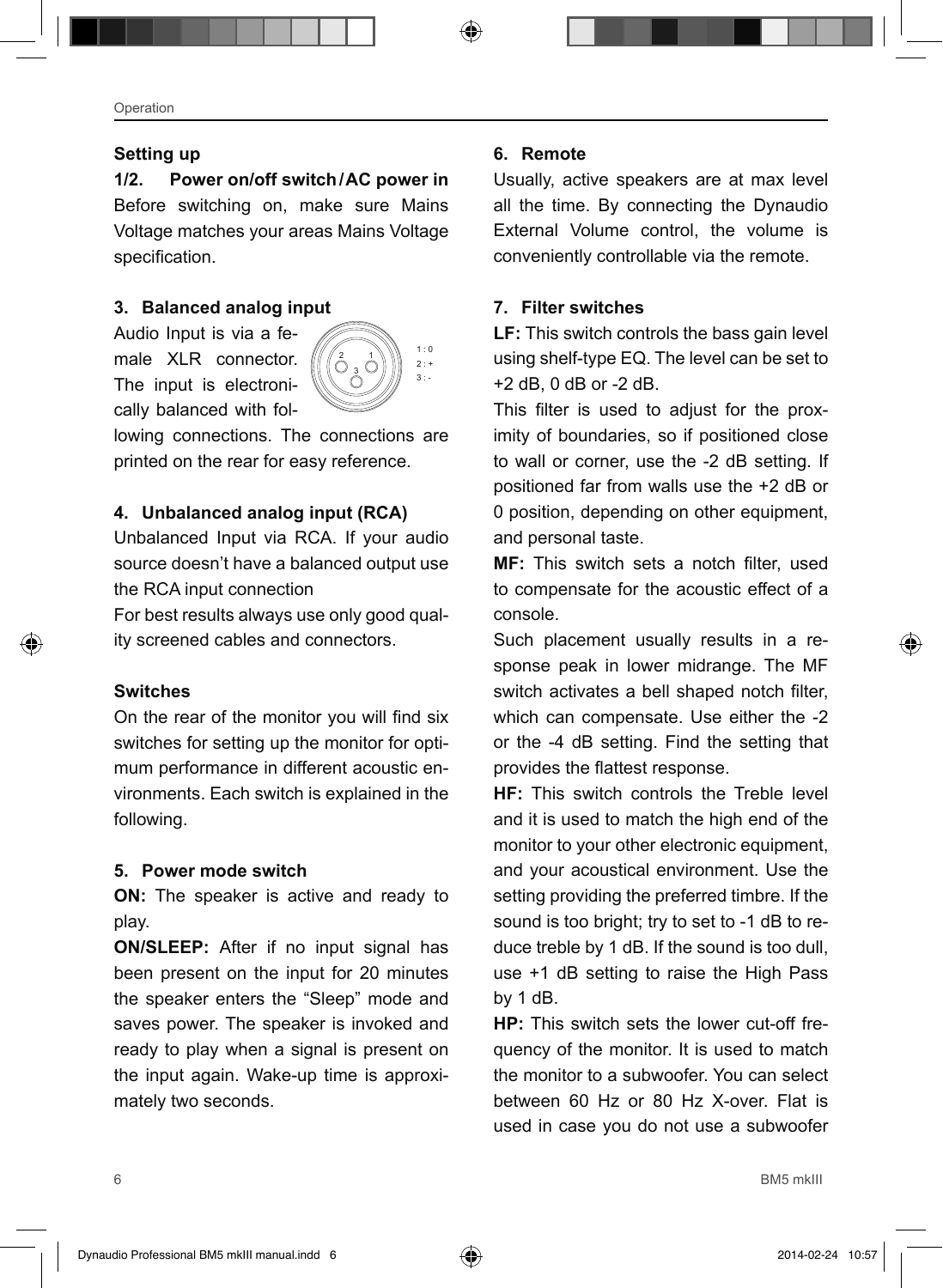to assist your monitors. When used with a subwoofer it is recommended to use either 60 Hz or 80 Hz filter, thus allowing a higher undistorted sound pressure level.

#### **8. Level trim**

Use this switch to match the sensitivity of the BM5 mkIII monitor to your source.

**High-output Source:** If your source has a high output, set switch to the -10 position to reduce sensitivity by 10 dB.

**Low-output source:** If your source has a low output, set switch to the +4 position to gain 4 dB more sensitivity.

#### **Protection**

The BM5 mkIII monitor has several built in protection systems to reduce the risk of hazard or damage due to overloading.

Both power amplifiers have thermal protection. This activates if a problem should occur, and helps protect both the electronics and the loudspeaker drivers.

The woofer channel has a built in limiter that protects the woofer unit from too much excursion. It works by reducing the gain of the circuit when a certain threshold level is reached.

#### **Positioning**

The BM5 mkIII is designed as a precision near-field monitor and can be equally well used in both stereo and surround setups. Optimal performance is achieved when positioned 1 to 3 meters from the listener. It can be placed on stands or on the me-

ter bridge of a console provided that the meter bridge is sufficiently sturdy. For best results, the speakers should be aimed towards the listener in both vertical and horizontal planes.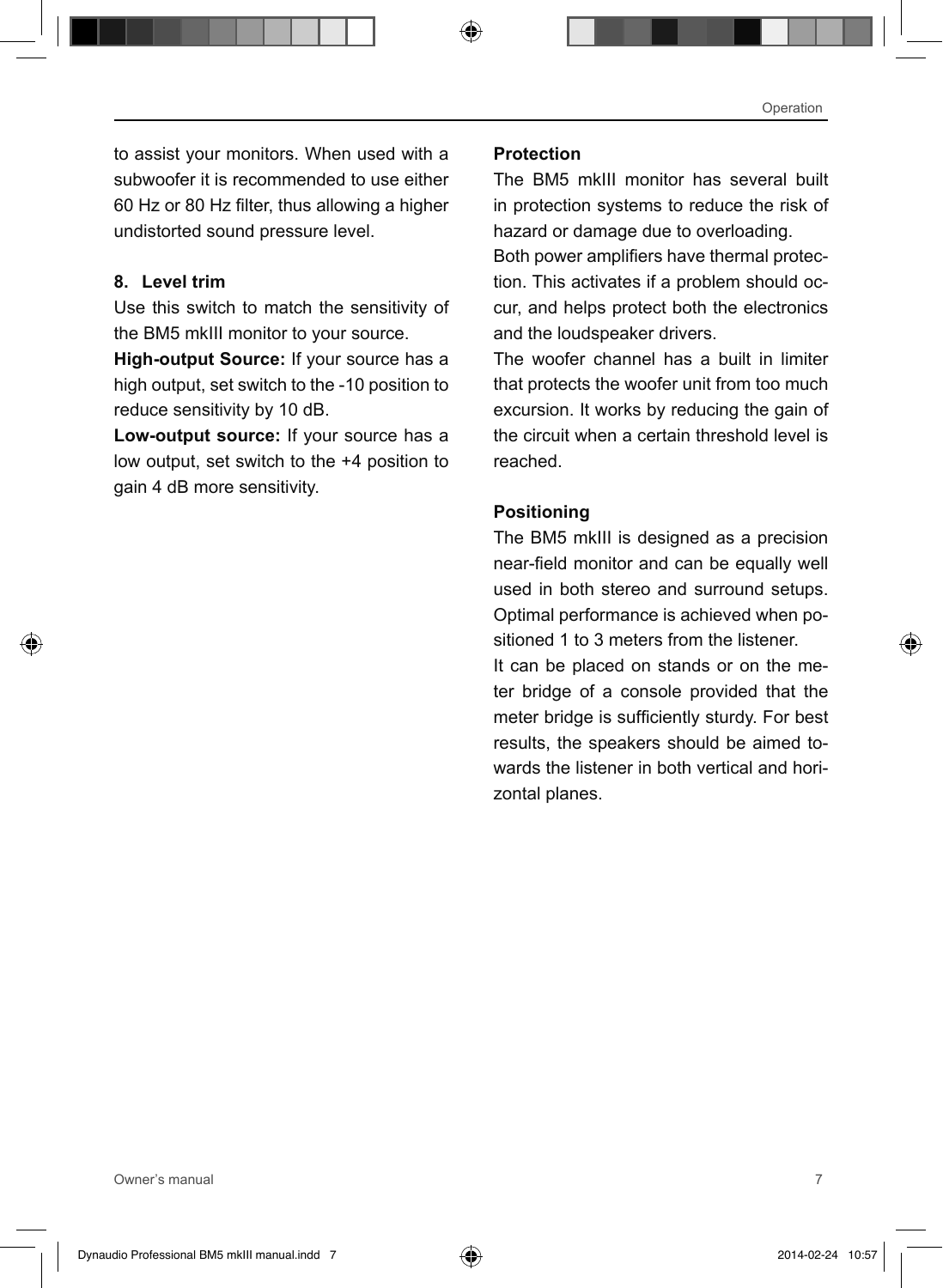## **Miscellaneous**

#### **Troubleshooting**

If the Power LED lights green, but you hear no sound, check your input signal, i.e. by switching speakers.

#### **Care**

Components of the highest quality are used in your BM5 mkIII. This assures years of trouble-free operation. Following precautions should still be made though.

Avoid running the system into severe clipping. Although there is an advanced protection system, you may be able to destroy your speakers by severe overpowering them. The limiter works over a certain range, but exceeding this level may send a severely clipped signal to your drivers. When a noticeable distortion occurs, please turn down the level to your speakers.

Avoid hot-plugging the equipment connected to the monitors. Always turn off the speaker and other equipment when plugging or unplugging signals, or switching equipment on or off.

Do not touch the drive units by hand. The tweeter especially uses a very fine fabric dome with an ultra-thin coating.

## **Options**

Companion subwoofers for the Dynaudio BM series are the BM9 S II and BM14 S II Precision Subwoofers. Learn more about these subwoofers at:

www.dynaudioprofessional.com

#### **Service**

There are no user serviceable parts inside the monitor. If service is required please contact service via: www.tcsupport.tc

or

## **TC Electronic**

Sindalsvej 34 DK-8240 Risskov Denmark Tel: +45 87 42 70 00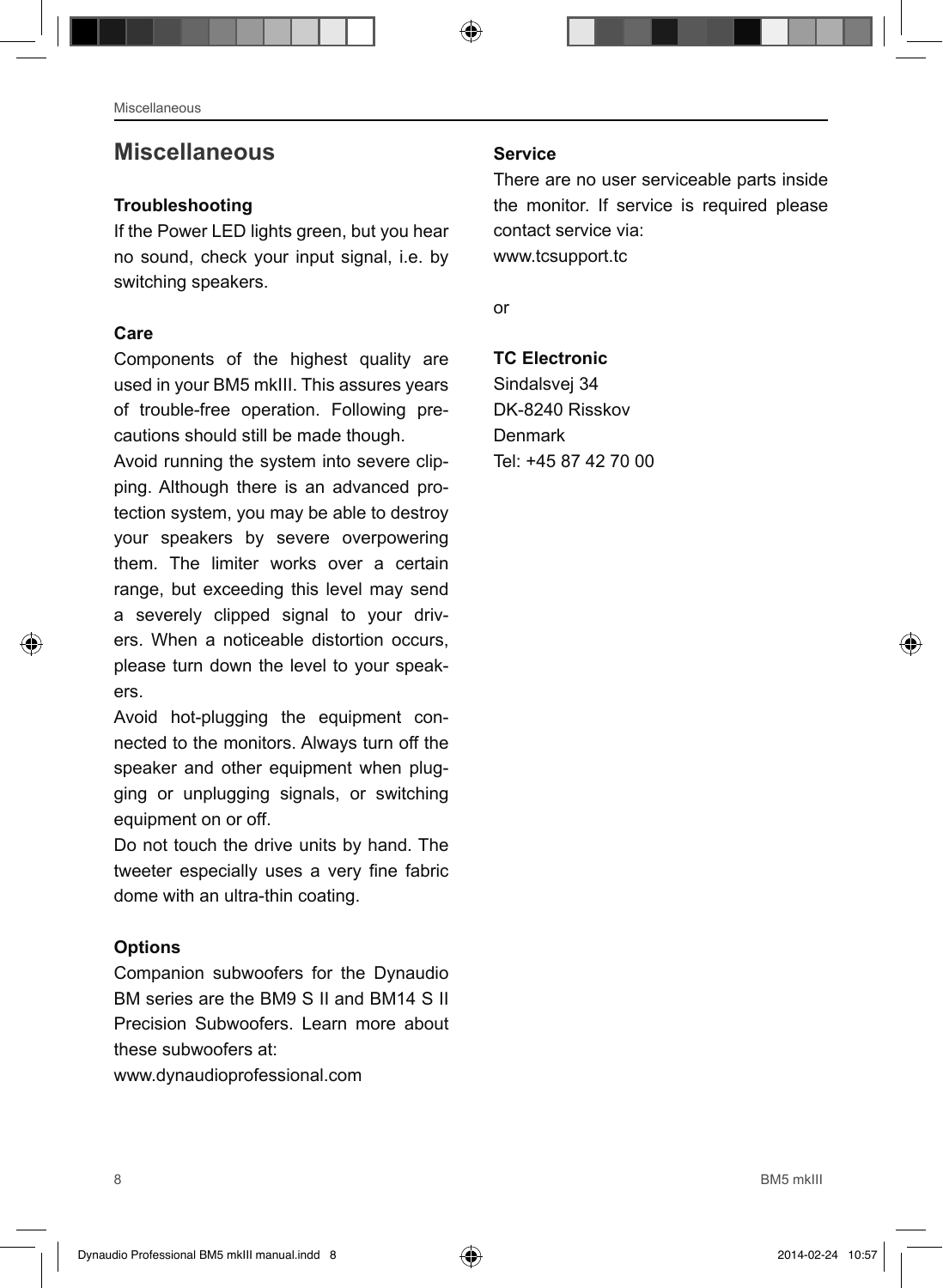# **Technical specifications**

| Input level for 85 dB SPL @ 1 m, @ 0 dB setting,<br>unbalanced | 80 mVrms                                                                                                                            |
|----------------------------------------------------------------|-------------------------------------------------------------------------------------------------------------------------------------|
| Max input level (@setting)                                     | 4,8 Vrms (-10 dB)                                                                                                                   |
|                                                                | 1,5 Vrms (0 dB)                                                                                                                     |
|                                                                | 1 Vrms (+4 dB)                                                                                                                      |
| Power consumption                                              | Standby: 0.3 W                                                                                                                      |
|                                                                | Idle: 5.8 W                                                                                                                         |
|                                                                | Max: 94 W                                                                                                                           |
| Amplifier power                                                | Tweeter: 50 W                                                                                                                       |
|                                                                | Woofer: 50 W                                                                                                                        |
| Max SPL 1 m, normal room, short term IEC signal                | 118 dB peak                                                                                                                         |
| Frequency Response (+/- 3 dB)                                  | 42 Hz to 24 kHz                                                                                                                     |
| Resonance Frequency                                            | 45 Hz                                                                                                                               |
| Internal Cabinet Volume                                        | 9.5 liters                                                                                                                          |
| <b>Bass Principle</b>                                          | Bass reflex                                                                                                                         |
| Weight                                                         | 7.7 kg                                                                                                                              |
| Dimensions (Depth x Width x Height)                            | 296 x 186 x 320 mm                                                                                                                  |
| Crossover                                                      | 2 way                                                                                                                               |
| <b>Crossover Frequencies</b>                                   | 1900 Hz                                                                                                                             |
| <b>Crossover Slope</b>                                         | 12 dB/oct                                                                                                                           |
| Connection                                                     | XLR balanced and RCA unbalanced                                                                                                     |
| Recommended Placing                                            | Desktop                                                                                                                             |
| Remarks                                                        |                                                                                                                                     |
| Tweeter                                                        | D-281 - 28 mm soft dome, rear chamber, magnetic fluid<br>4 mm aluminum front<br>Pure aluminum wire voice coil                       |
| Woofer                                                         | 180 mm molded aluminum frame<br>One piece thermo formed MSP cone<br>75 mm voice coil with pure aluminum wire on aluminum<br>former. |
| Cabinet                                                        | Designed to be placed on a desk.                                                                                                    |
|                                                                | 18 mm MDF                                                                                                                           |
| Crossover                                                      | Active, DSP based                                                                                                                   |
| Amplifier                                                      | Input sensitivity selector                                                                                                          |
|                                                                | HF, MF and LF trim selector                                                                                                         |
|                                                                | High pass frequency selector                                                                                                        |
|                                                                | Auto standby/On selector                                                                                                            |
|                                                                | Optional remote volume control (cabled)                                                                                             |
|                                                                | High efficiency digital power amplifiers.                                                                                           |
|                                                                | Switch mode power supply with wide range input                                                                                      |

Due to continuous development, these specifications are subject to change without notice.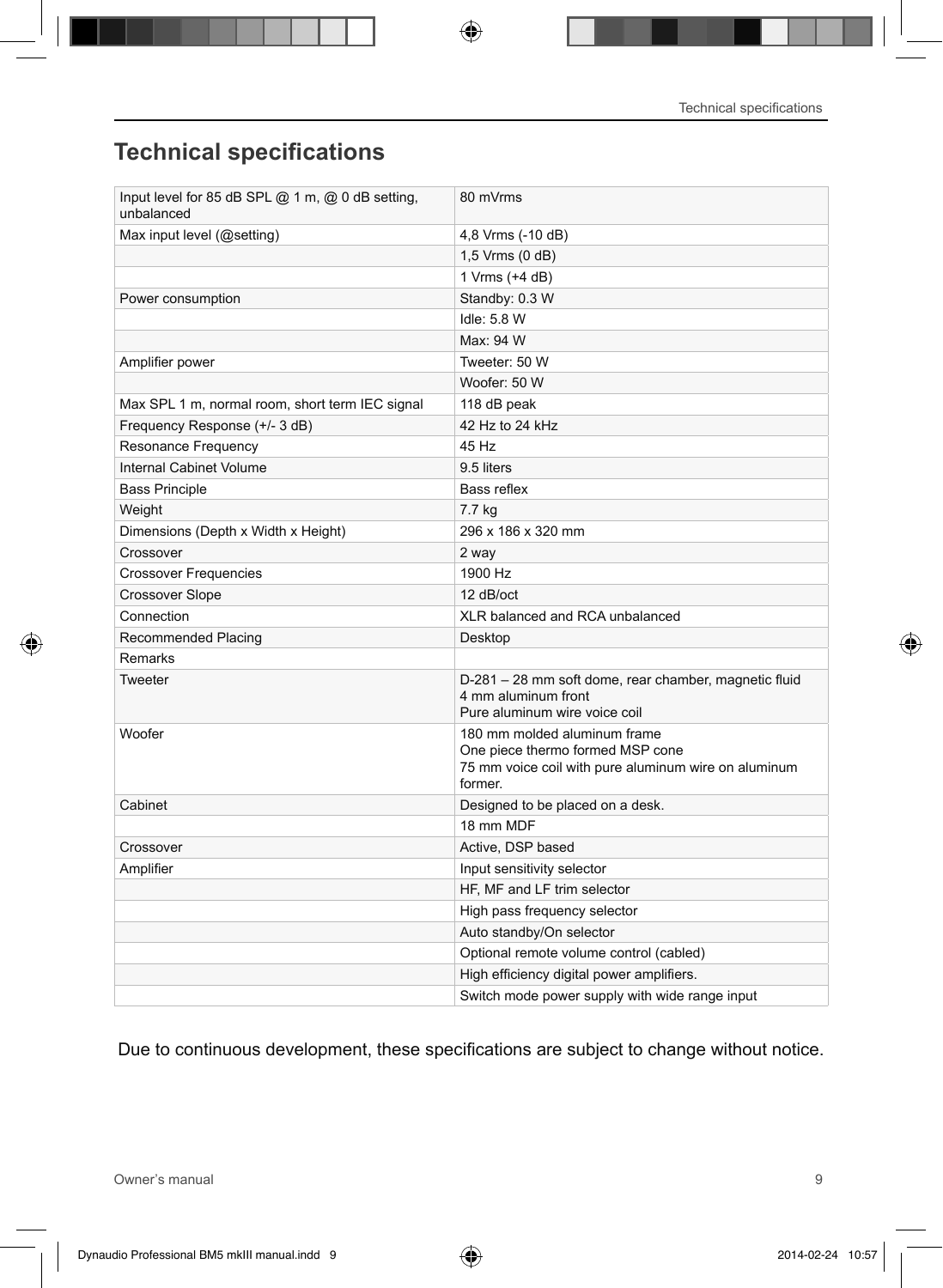# **Notes**